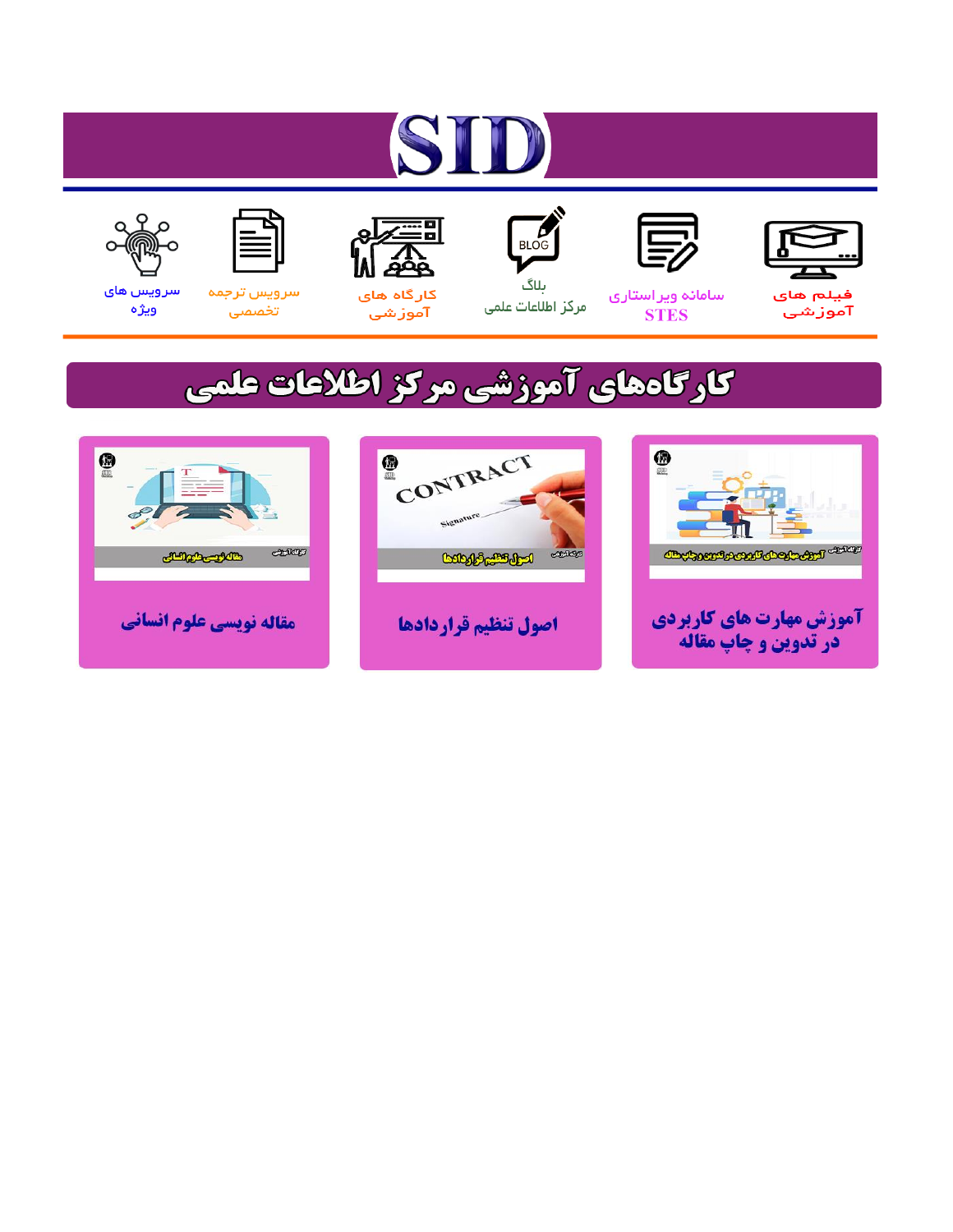

### The Relationship between Lipid Profile and Severity of Liver Damage in Cirrhotic Patients

Mohammad Reza Ghadir <sup>1</sup>, Ali Akbar Riahin <sup>2</sup>, Abbas Havaspour <sup>3</sup>, Mehrdad Nooranipour <sup>4\*</sup>, Abbas Ali Habibinejad <sup>3</sup>

<sup>1</sup> Department of Gastroenterology, Qom University of Medical Sciences, Qom, IR Iran

2 Department of Infectious Diseases, Islamic Azad University of Qom, Qom, IR Iran

3 Islamic Azad University of Qom, Qom, IR Iran

4 Baqiyatallah Research Center for Gastroenterology and Liver Disease, Tehran, IR Iran

**Background and Aims: An impaired lipid metabolism is often observed in patients with chronic liver diseases. To determine lipid profile in patients with cirrhosis and to asses if it relates to the severity of the cirrhosis.**

**Materials and Methods: In an analytical cross-sectional study, 50 patients with cirrhosis (case) and 50 age- and sexmatched healthy normolipidemic patients (comparison) were studied. A questionnaire including personal characteristics, etiology of cirrhosis, pathologic criteria of CHILD and MELD and lipid profile (total, LDL, and HDL cholesterol and triglyceride) was completed for each patient.** 

**Results: In patients with cirrhosis, there was a significant decrease in serum triglyceride, total, LDL and HDL cholesterol levels compared to the comparison group (mean of 82 vs 187, 138 vs 184, 80 vs 137, and 40 vs 44 mg/dL, respectively; all p<0.05). Comparison of lipid profile with pathologic progression of cirrhosis revealed that except for serum triglyceride level, serum lipid levels diminishe linearly with progression of liver damage.** 

**Conclusions: Serum total, LDL and HDL cholesterol level in patients with cirrhosis is inversely correlate with severity of cirrhosis.**

**Keywords: Cirrhosis; Lipid profile; MELD score**

#### **Introduction**

ipids are one of the necessary components which control cellular functions and homeostasis. Liver plays an essential role in lipid metabolism, several stages of lipid synthesis and transportation. Therefore, it is reasonable to expect an abnormal lipid profile in those with sever liver dysfunction. There is prominent decline in plasma cholesterol and triglyceride (TG) levels in patients with severe hepatitis and hepatic failure because of reduction of lipoprotein biosynthesis. For reduced liver biosynthesis capacity, low levels of TG and cholesterol is usually observed in chronic liver diseases (1).

Major complications of cirrhosis include portal

hypertension, esophageal varices, hepatomegaly, hypersplenism, ascites, spontaneous bacterial peritonitis, hepatorenal syndrome type I and II,

**\*** Correspondence:

*Dr. Mehrdad Nooranipour Baqiyatallah Research Center for Gastroenterology and Liver Disease, Mollasadra Ave, Vanaq Sq, Tehran, IR Iran*

Tel/Fax: *+98-2181262072*

E-mail: *mnooranipour@gmail.com*

Received: *23 Jan 2010* Revised: *14 Aug 2010* Accepted: *21 Aug 2010*

**Hepat Mon. 2010; 10 (4): 285-288**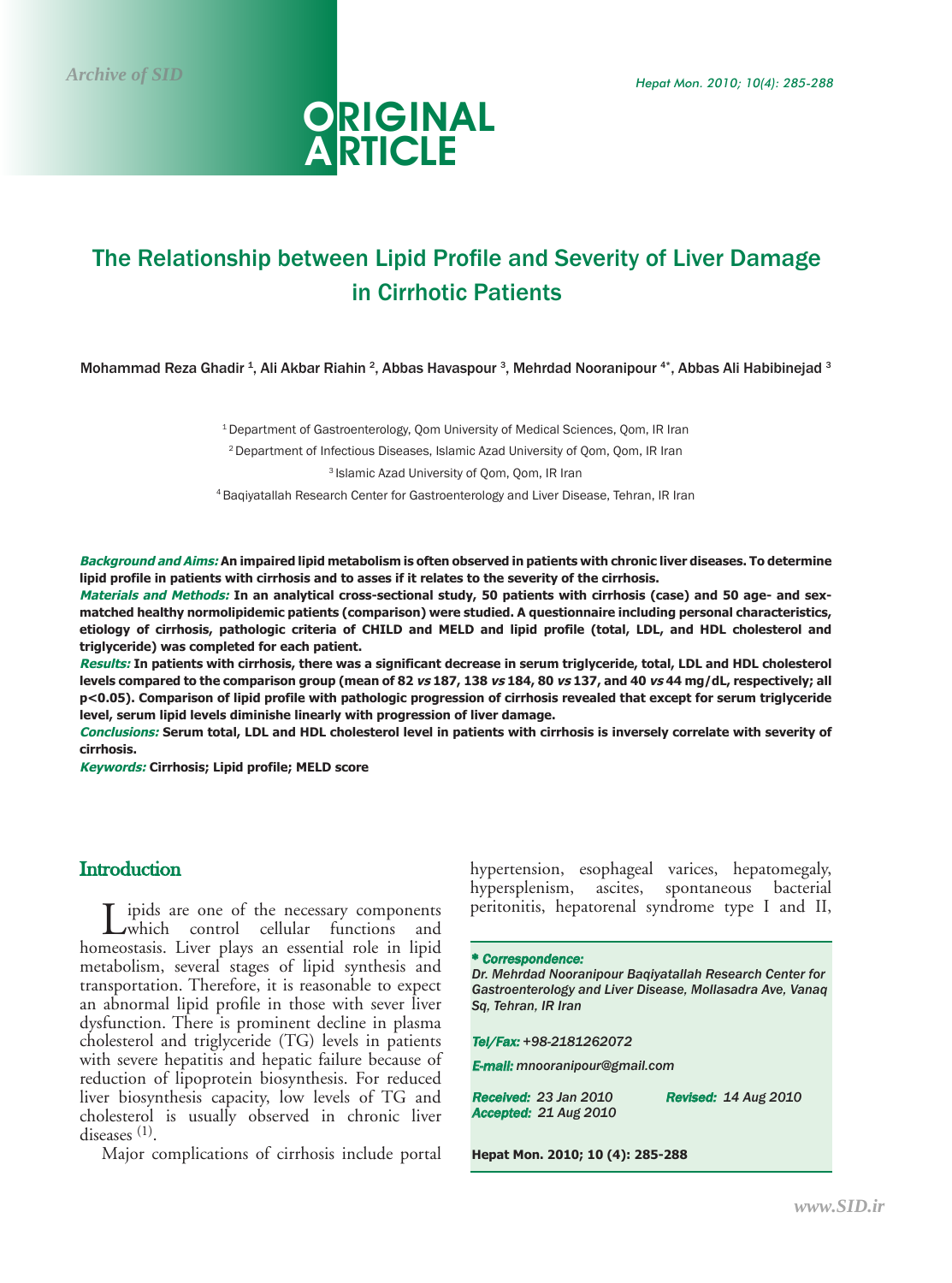hepatic encephalopathy, hepatopulmonary syndrome, malnutrition, coagulapathy, fibrinolysis factor deficiency, thrombocytopenia, bone disorders, osteopenia, osteoporosis, osteomalacia, hematologic disorders, anemia, hemolysis, neutropenia, diabetes mellitus, cancer, heart or renal failure, pancreatitis, *etc* (2-4). Cirrhotic patients need frequent visits and multiple hospitalizations for management of cirrhosis or its complications. However, choosing the proper treatment plan depends on the severity, type of liver damage and possibility of assessing its extent. To evaluate cirrhosis, Child-Turcotte-Pough criteria can be used (2). In addition, MELD criteria are used to choose liver transplantation candidates which are substituted by PELD criteria for children under 12 years <sup>(5)</sup>. AS mentioned earlier, metabolism of TG, cholesterol and synthesis of lipoproteins predominantly occurs in liver and various parenchymal diseases may lead to alterations in lipoproteins structure and transfer through the blood  $(6)$ . Although, several studies have been performed on lipoprotein profile alterations in those with liver disease, contributions from Iran are scarce. Despite diverse results, some outcomes have been observed to be common  $(7-15)$ . Due to the high prevalence of chronic liver disease in our country, we conducted this study to determine lipid profile in patients with cirrhosis and to assess if it relates to the severity of cirrhosis.

#### Materials And Methods

In an analytical cross-sectional study, out of 212 cirrhotic patients admitted between 2005 and 2008 to Kamkar Hospital, a referral center in Qom, Central Iran, 50 patients were selected to enroll into our study, after excluding those with diabetes mellitus, cancer, renal failure, acute pancreatitis, and acute gastrointestinal bleeding, and patients with history of hyperlipidemia, recent parenteral nutrition, history of taking glucose or lipid lowering drugs. A questionnaire including personal characteristics such as age, gender and etiology of cirrhosis (*e.g.*, HBV, HCV, drugs and toxins, chronic liver congestion, Wilson's disease, autoimmune hepatitis, hemochromatosis,  $\alpha_1$ -antitripsin deficiency and cryptogenic cirrhosis) was completed for each patient. Then the diagnostic method used for the diagnosis of cirrhosis was determined. The methods included either liver biopsy or combination of clinical signs and symptoms and sonography. The next part of the questionnaire included presence of ascites and/ or encephalitis grading in a 3-point scale according to Child criteria. Serum TG level, total, HDL and LDL cholesterol were then measured. Finally, ChildTurcotte-Pough and MELD criteria were calculated for each patient as an index for the extent of liver damage.

Furthermore, 50 age- and sex-matched healthy normolipidemic people, referring to the hospital laboratory were selected as our comparison group and their serum lipid profile was measured. Data were analyzed by SPSS.  $\chi^2$ , one-way analysis of variance (ANOVA) and *Student's t* test were used. A p value <0.05 was considered statistically significant.

#### **Results**

In our study, the most common causes of cirrhosis were HBV (53%) followed by cryptogenic cirrhosis (18%) (Table 1). The most affected age group was 41 to 50 years so that 90% of cirrhotic patients were over 41 years of age. There was a significant (p=0.03) difference in the frequency of cirrhotic patients among different age groups. Fifty-eight percent of patients were male and 42% were female. According to Child criteria, 11 (22%) patients had score "A," 14 (28%) score "B," and 25 (50%) had score "C." According to MELD criteria, 10 patients had scores <10, 15 had scores between 11 and 18, 17 between 19 and 24, and 8 had scores>25. There was a significant (p<0.05) negative correlation between liver damage—according to MELD and Child criteria—and serum total, HDL and LDL cholesterol level (p<0.05) (Table 2). The more severe the liver damage is, the more decline in lipid levels is detected, especially in LDL and total cholesterol levels. However, no correlation was observed between the serum TG level and the extent of liver damage. All four variables (HDL, LDL, total cholesterol and TG) were significantly lower in cirrhotic patients than in the comparison group (Table 3).

|  |  |  |  | Table 1. Causes of cirrhosis in patients |  |  |
|--|--|--|--|------------------------------------------|--|--|
|--|--|--|--|------------------------------------------|--|--|

|                              | $\mathbf n$ | $\frac{0}{0}$ | Cumulative frequency<br>(9/0) |
|------------------------------|-------------|---------------|-------------------------------|
| <b>HBV</b>                   | 27          | 53            | 53                            |
| <b>HCV</b>                   | 4           | 8             | 61                            |
| HCB and HCV                  | 2           | 4             | 65                            |
| Autoimmune                   | 2           | 4             | 69                            |
| Chronic hepatitis congestion | 4           | 8             | 76                            |
| Wilson's disease             | 1           | 2             | 78                            |
| Hemochromatosis              | 2           | 4             | 82                            |
| Cryptogenic cirrhosis        | 9           | 18            | 100                           |
| Total                        | 51          | 100           |                               |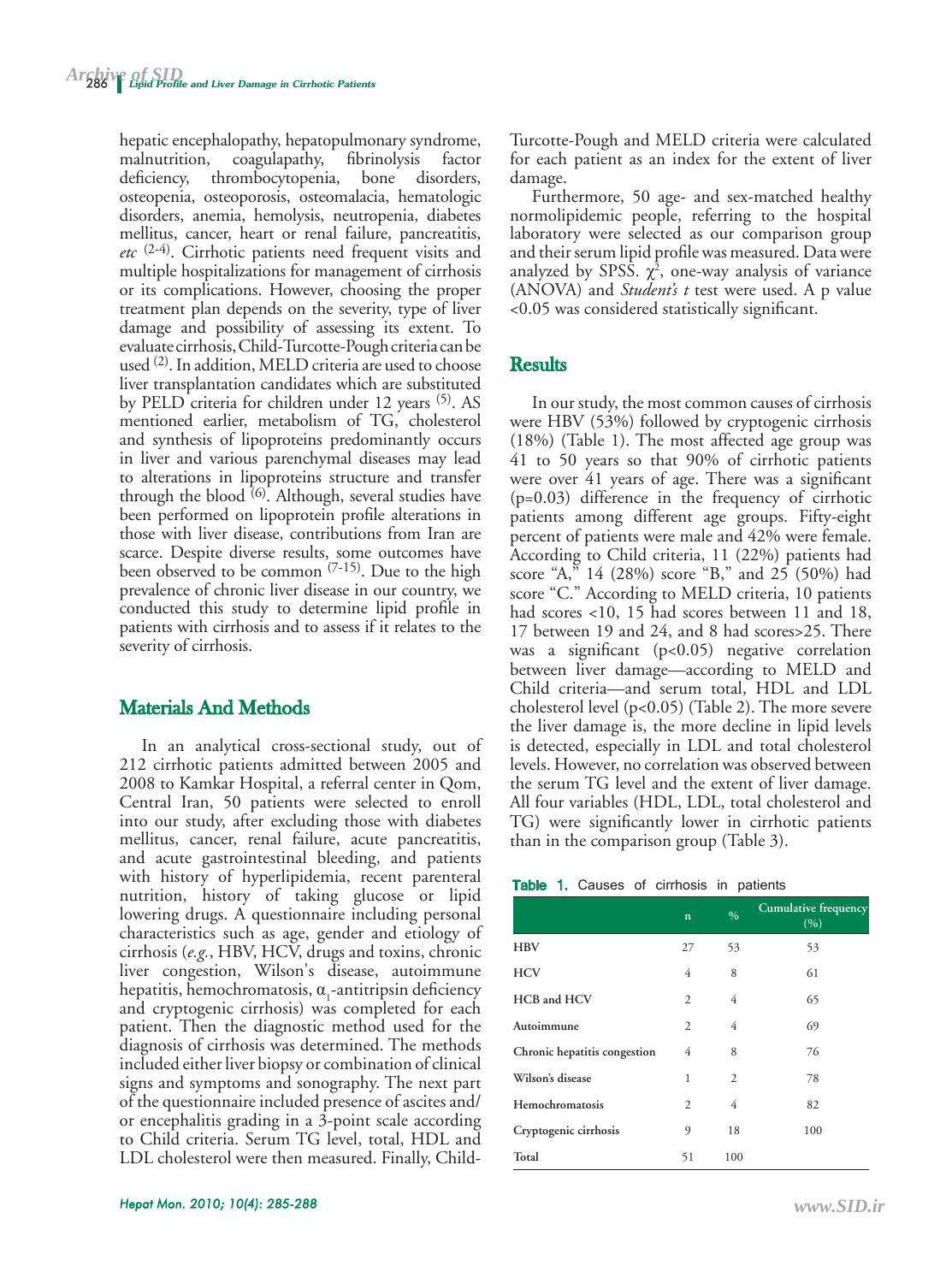|                                                                                                                                                                                        | $\mathbf{n}$ | $LDL$ (mg/dL)    | $HDL$ (mg/dL)   | <b>Total cholesterol</b><br>(mg/dL) | $TG$ (mg/dL)     |
|----------------------------------------------------------------------------------------------------------------------------------------------------------------------------------------|--------------|------------------|-----------------|-------------------------------------|------------------|
| Child A                                                                                                                                                                                | 11           | $107.6 \pm 29.5$ | $49.0 + 21.6$   | $166.5 \pm 37.9$                    | $121.9 \pm 57.7$ |
| Child B                                                                                                                                                                                | 14           | $96.4 \pm 58.5$  | $40.0 \pm 14.3$ | $161.2 \pm 71.5$                    | $90.6 \pm 50.5$  |
| Child C                                                                                                                                                                                | 25           | $59.5 \pm 28.9$  | $37.4 \pm 15.5$ | $121.2 \pm 31.7$                    | $92.0 \pm 48.7$  |
| MELD < 10                                                                                                                                                                              | 10           | $98.3 \pm 25.4$  | $51.5 \pm 20.6$ | $156.2 \pm 34.5$                    | $111.5 \pm 57.4$ |
| 11 <meld<18< th=""><th>15</th><th><math>96.9 \pm 62.1</math></th><th><math>39.0 \pm 14.9</math></th><th><math>162.1 \pm 73.4</math></th><th><math>98.2 \pm 44.7</math></th></meld<18<> | 15           | $96.9 \pm 62.1$  | $39.0 \pm 14.9$ | $162.1 \pm 73.4$                    | $98.2 \pm 44.7$  |
| 19≤MELD≤24                                                                                                                                                                             | 17           | $69.7 \pm 30.8$  | $36.8 + 16.8$   | $124.7 \pm 35.3$                    | $96.5 \pm 58.1$  |
| $MELD \geq 25$                                                                                                                                                                         | 8            | $50.0 \pm 24.8$  | $31.8 + 10.4$   | $104.0 \pm 26.0$                    | $85.3 \pm 48.4$  |

Table 2. Lipid profile in patients with liver damage according to Child and MELD criteria. All data are presented as mean±SD.

Table 3. Mean values of lipid profiles in cirrhotic patients in comparison with the comparison group

| Lipid             | Cirrhotic patients<br>(mg/dL) | Comparison group<br>(mg/dL) | p value |
|-------------------|-------------------------------|-----------------------------|---------|
| LDL cholesterol   | 80.5                          | 137.2                       | 0.025   |
| HDL cholesterol   | 40.7                          | 44.5                        | 0.043   |
| Total cholesterol | 138.9                         | 184.6                       | 0.030   |
| TG                | 82.2                          | 187.8                       | 0.011   |

#### **Discussion**

We found that lower lipid levels are found in patients with liver diseases, and all four studied variables (HDL, LDL, total cholesterol and TG) were significantly lower in cirrhotic patients than in the comparison group. Furthermore, the amount of decrement in the serum HDL, LDL and total cholesterol (but not TG) had a positive correlation with the severity of liver damage.

The significant decline in the serum total cholesterol and TG levels in cirrhotic patients compared with healthy people has been confirmed earlier in other studies, which is reasonably expected since liver biosynthesis has been reduced. For instance, the same results were obtained in a study by Mehbob, *et al*, in 2007, who studied 160 patients with chronic liver diseases. There were significant declines in the serum total cholesterol and TG levels of patients. Another study in Greece was performed by Siagris on 155 patients infected with HCV and 138 healthy people who served as the comparison group, where the serum total cholesterol level was lower in patients than the comparison group. Final results were correlated with total cholesterol and LDL and in cases of genotype 3a, lower levels of TG, HDL and LDL, higher levels of hepatitis C viral load and higher grade of liver steatosis were found comparing to other genotypes. In this study, the final results also showed that liver damage is correlated with total cholesterol, HDL and LDL but not with TG levels. Salimoghlou found that HDL level is lower in Child-Pugh B than Child-Pugh A and apo-A level is the most affected factor in those with liver damage. In this study, the change in HDL level was higher in Child A than B, and higher in Child B than C which shows that that is the severity of liver function that causes HDL level to decline.

Perales found that in patients with chronic liver disease without cholestasis, LDL, HDL and VLDL levels decline and become worse as the disease progresses. This finding is in keeping with our observations that in severe liver disease as the liver function deteriorates, more decline is observed in LDL, HDL and total cholesterol levels. In a study performed by Cicognanic there was an obvious decline in total cholesterol level in patients with chronic liver disease in comparison with controls. In our study, a significant difference was observed between patients and the comparison group in all lipid profile values studied (p<0.05).

It is therefore concluded that the amount of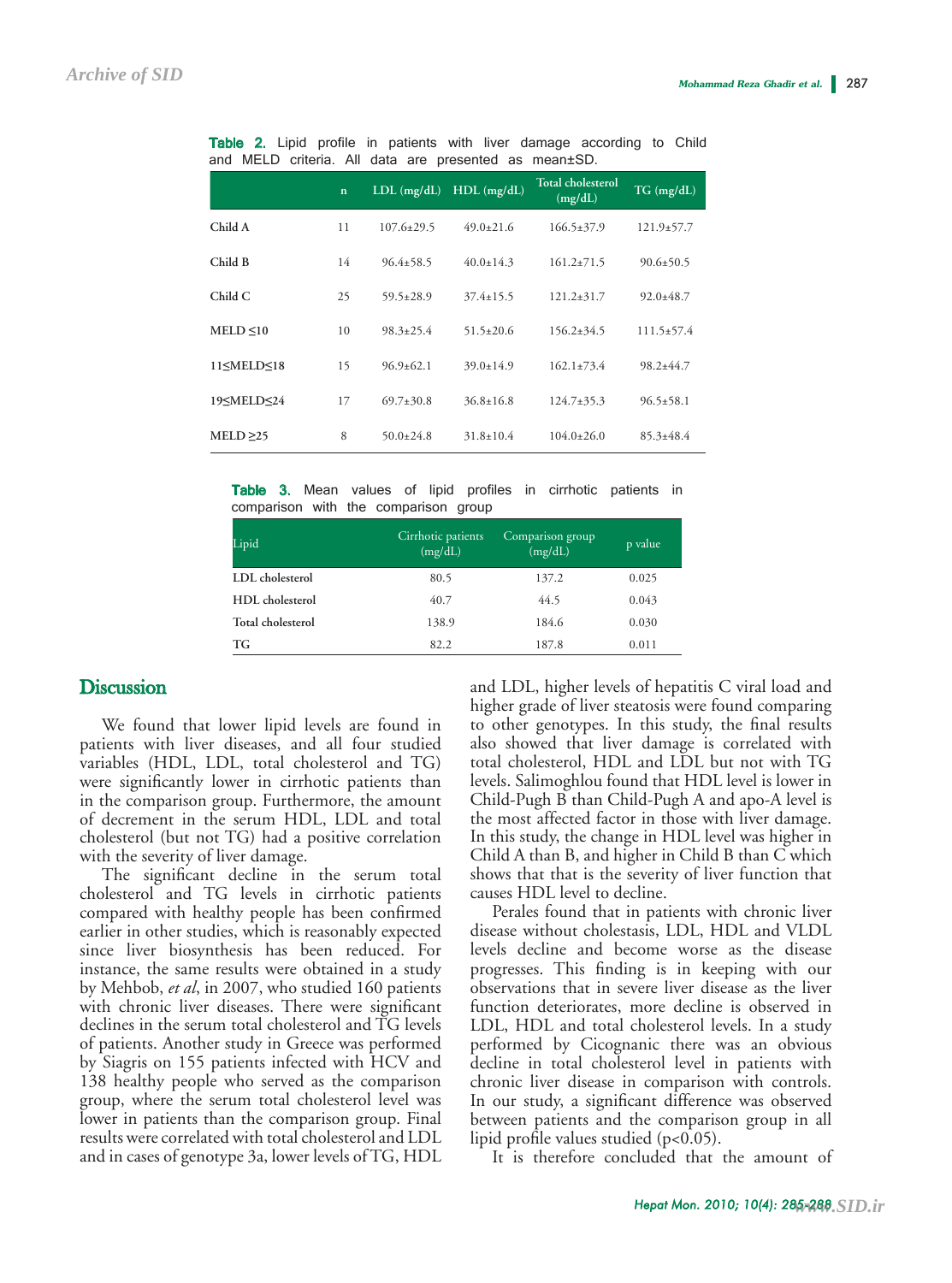decrements measured in the levels of serum total cholesterol, LDL and HDL in patients with cirrhosis are related to the progress in cirrhosis. Further studies are needed to assess the predictive values of measuring lipid profiles as a mean to estimate the extent of liver damage in cirrhotic patients.

#### **References**

- 1. Halsted CH. Nutrition and alcoholic liver disease. *Semin Liver Dis*. 2004;**24**(3):289-304.
- 2. Kasper D, Hauser S, Braunwald E, Fauci A, Lango D. *Harrison principles of internal medicine.17th Edition*. 17 ed.: McGrow-Hill 2008.
- 3. Andreoli T, Carpenter C, Griggs R. *Cecil essential of medicine*. 7 ed.; 2007.
- 4. Feldman M, Friedman LS, Brandt LG. *Sleisenger & Ford Tran's Gastrointestinal & liver Disease*. 8 ed.: Elsevier Saunders; 2006.
- 5. Santoyo J, Suarez MA, Fernandez-Aguilar JL*, et al.* True impact of the indication of cirrhosis and the MELD on the results of liver transplantation. *Transplant Proc*. 2006;**38**(8):2462-4.
- 6. Studenik P. [Lipid disorders in liver diseases]. *Vnitr Lek*. 2000;**46**(9):547-8.
- 7. Sorokin A, Brown JL, Thompson PD. Primary biliary cirrhosis, hyperlipidemia, and atherosclerotic risk: a

systematic review. *Atherosclerosis*. 2007;**194**(2):293-9.

- 8. Irshad M, Dube R, Joshi YK. Impact of viral hepatitis on apo- and lipoprotein status in blood. *Med Princ Pract*. 2007;**16**(4):310-4.
- 9. Jiang JT, Xu N, Zhang XY, Wu CP. Lipids changes in liver cancer. *J Zhejiang Univ Sci B*. 2007;**8**(6):398-409.
- 10. Siagris D, Christofidou M, Theocharis GJ*, et al.* Serum lipid pattern in chronic hepatitis C: histological and virological correlations. *J Viral Hepat*. 2006;**13**(1):56-61.
- 11. Selimoglu MA, Aydogdu S, Yagci RV. Lipid parameters in childhood cirrhosis and chronic liver disease. *Pediatr Int*. 2002;**44**(4):400-3.
- 12. Sposito AC, Vinagre CG, Pandullo FL, Mies S, Raia S, Ramires JA. Apolipoprotein and lipid abnormalities in chronic liver failure. *Braz J Med Biol Res*. 1997;**30**(11):1287- 90.
- 13. Cicognani C, Malavolti M, Morselli-Labate AM, Zamboni L, Sama C, Barbara L. Serum lipid and lipoprotein patterns in patients with liver cirrhosis and chronic active hepatitis. *Arch Intern Med*. 1997;**157**(7):792-6.
- 14. Cimminiello C, Soncini M, Gerosa MC, Toschi V, Motta A, Bonfardeci G. Lipoprotein (a) and fibrinolytic system in liver cirrhosis. Coagulation Abnormalities in Liver Cirrhosis (CALC) Study Group. *Biomed Pharmacother*. 1995;**49**(7-8): 364-8.
- 15. Ahaneku JE, Taylor GO, Olubuyide IO, Agbedana EO. Abnormal lipid and lipoprotein patterns in liver cirrhosis with and without hepatocellular carcinoma. *J Pak Med Assoc*. 1992;**42**(11):260-3.